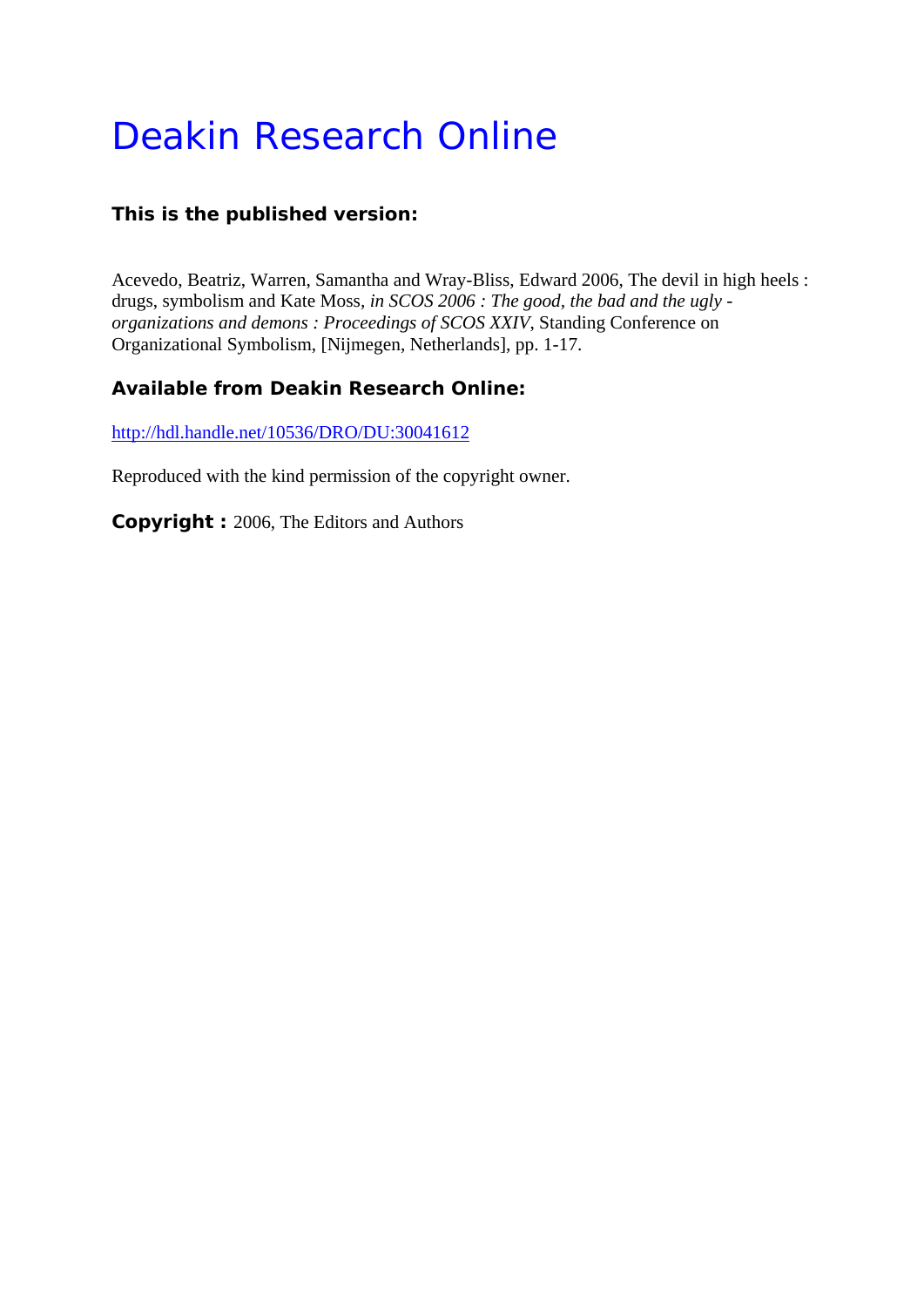# **The Devil in High Heels: Drugs, Symbolism and Kate Moss**

Beatriz Acevedo, University of Hull beatrixace@yahoo.com

Samantha Warren, University of Portsmouth sam.warren@port.ac.uk

Edward Wray-Bliss University of Nottingham edward.wray-bliss@port.ac.uk

This is an early draft of our ideas. Please **do not** cite without authors' permission, and any comments and suggestions would be gratefully received via the above email addresses.

# **Abstract**

This paper contributes to critical voices on the issue of organisational responses to drugs and employee drug use. It does so by exploring some of the symbolism residing at the heart of organisations' relations with drugs and drug taking. Our focus is recent media coverage of, and organisational responses to, the UK tabloid media's exposé of fashion supermodel Kate Moss's cocaine use. We use this case to explore symbolic relationships between drugs, sex and femininity, and organisation. Through highlighting these symbolic connections we question further the rationality of organisational responses to the 'spectre' of drugs and the issue of employee drug use. We conclude by suggesting that workforce drug testing regimes might be fruitfully seen as mechanisms for scapegoating and sacrifice in order to protect the organizational moral order.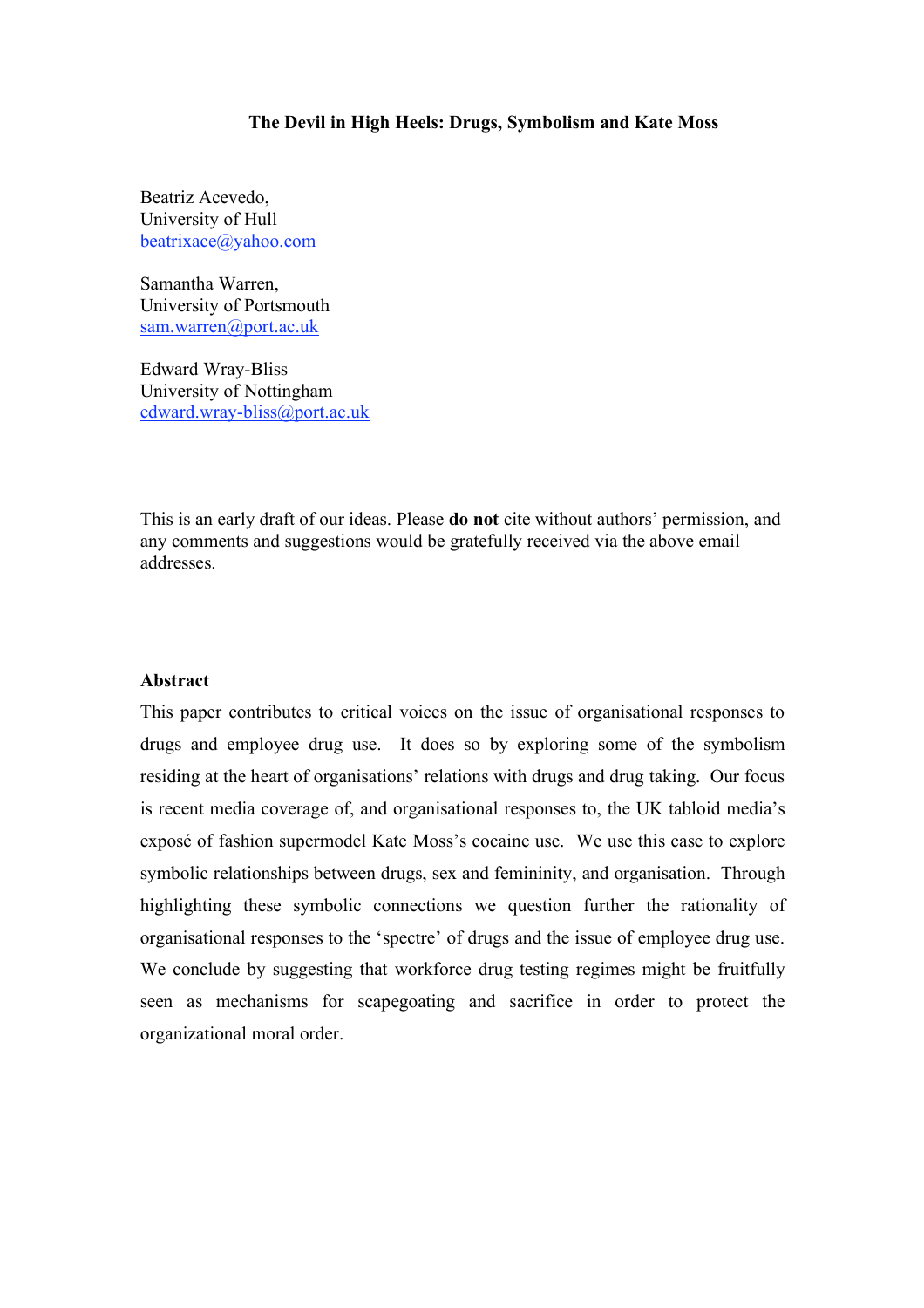#### **Introduction.**

The extent to which workforce drug testing<sup>i</sup> and the wider organisational anti-drug discourse represents a rational response to a real and pressing threat to organisation has previously been questioned (Comer 1994). Critics have highlighted (and some supporters have conceded) that there is very poor evidence of widespread deleterious effects for organisations stemming from employee drug use (Harris 2004) and similarly poor evidence that organisational responses to the actual or perceived threat of drugs have been efficacious in reducing employee drug use (Jardine-Tweedle and Wright 1998) or helping employees (Draper 1998). In the light of such critiques of the evidence for managerial interventions some have questioned whether anti-drug policies and workforce drug testing should actually be understood as a response, rational or not, to drug use at all. Instead, it has been suggested that the reported threat of employees' drug use may be a cloak behind which attempts to secure greater organisational control may be hidden. For instance critics have argued that workforce drug testing and anti-drug policies represent attempts to shift costs and responsibility for health and safety issues from the employer to the employee (Draper 1998), attempts to assert greater control over the politics of the labour process through rooting-out those employees with a propensity to break bureaucratic order and imposed rules (Gilliom 1994), and as part of a wider movement toward a surveillance society within which each individual employee feels, and eventually internalises, the gaze of officialdom (Hecker and Kaplan 1989). Though undoubtedly important, such control critiques have in turn been criticised. Warren and Wray-Bliss (under review) for instance argue that they tend to overplay the ideological clarity of management's thinking, neglect the constraining and transforming hand of employee resistance, and fail to properly explore the meanings, experiences and understandings of drug use by the very employees that such anti-drugs discourse is putatively aimed. If, at least in part, we accept that the control critique is overplayed *and* that management may not be introducing drug testing as a rational response to well evidenced organisational risks then we are left with the question as to why management may, in the absence of pressing evidence of drug-induced organisational crises, wish to intervene in employee's drug use? A number of explanations have been put forward. Francis, Hanley and Wray (2003), for instance, have argued that the instigation of anti-drug policies represents not a specific desire to control drug using employees, but rather a dramaturgical attempt to drive down potential employer liability for future industrial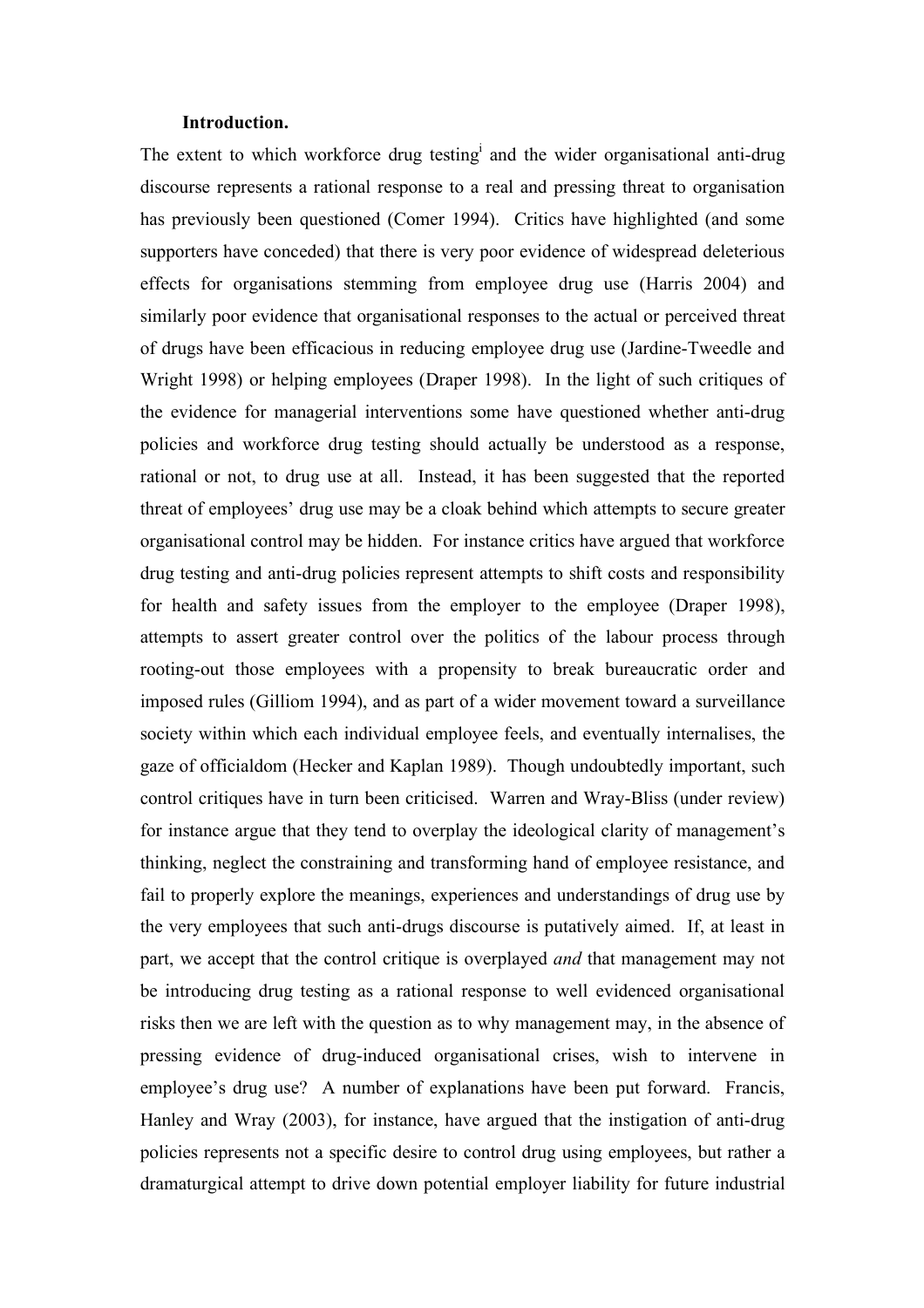accidents found to be influenced by drug use and, more immediately, to drive down the costs of organisational health premiums and insurance premiums. Cavanaugh and Prasad (1994) have taken a rather different tack focussing upon the symbolism of organisation. They argue that the rise in workforce drug testing and the wider anti-drugs discourse represents a response by management that should properly be regarded as non-instrumentally motivated and largely symbolic in character. In particular, they argue that workforce drug testing can be regarded as an attempt to contain the irrationality and immorality that seems to ever threaten to engulf the precarious managerial myth of the rational, ordered, safe and controlled organisational space. Cavanaugh and Prasad suggest that the spectre of employee drug taking threatens this symbolic order because, in a US context at least, it represents the height of hedonistic, deviant, immoral, self-indulgent and excessive behaviour (also (Brewis, J. *et al.* 2005). For these, largely symbolic reasons, it is outlawed.

It is this symbolic reading that we concern ourselves with in this paper. We explore and extend it be drawing on two of the most 'symbolic' of industries, the high fashion industry and the tabloid media. We examine their part in naming, shaming, deselecting and resurrecting fashion supermodel Kate Moss following her much publicised cocaine use. We argue that media and organisational responses towards this subject's drug use would seem to support the argument that drug use symbolises dangerous excess and irrationality for the organisation. For this reason we are especially interested in the reaction of Swedish retailer H&M who were quick to distance from and dismiss the supermodel. Through this, we extend Cavanaugh and Prasad's 'symbolic' reading by showing how constructions of drug use in this case also intersect (as they have also historically done) with the symbolism of a dangerously seductive, female sexuality.

In addition to seeking to illustrate and extend Cavanaugh and Prasad's (1994) symbolic reading of organisation and drugs we also argue that this particular case causes us to reconsider the 'symbolic threat' explanation for the managerial anti-drugs discourse – at least within this industry – given that the employed subject here was a valued organisational commodity precisely *because* she already symbolised the angelic *and seductive*, the vulnerable *and the dangerous*.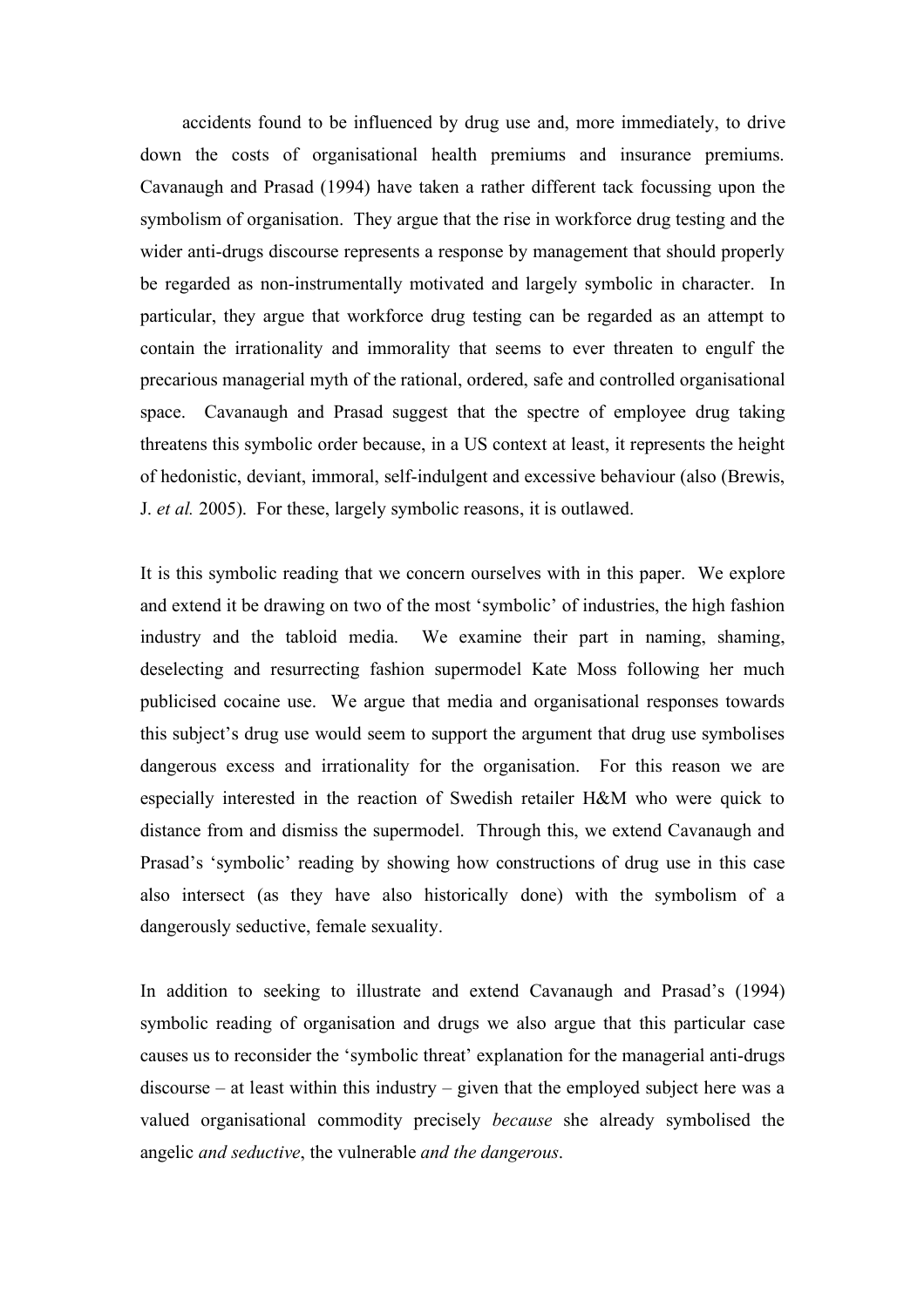In order to develop these arguments, this paper is organised in three sections. In the first section, we explore Kate Moss's treatment by the fashion house H&M and, drawing upon Cavanaugh and Prasad's (1994) writing, explore this as a product of threat that drug use presented to this particular organisation in the context of its roots in Swedish society.

In the second section, we raise some questions regarding the above symbolic reading of drugs and organisation by considering a little more closely the specific nature of Kate Moss as a sexualised organisational subject or commodity. Exploring images of the supermodel in the fashion industry we show how these illustrate the organisational valuing of her angelic and seductive, vulnerable and dangerous symbolic status.

The third, concluding, section considers the implications of our questioning of the prevailing symbolic explanation of organisations antipathy to drugs, and suggests a further reading in which the elements of rituals, sacrifice, and scapegoats, may serve as ways of describing Kate Moss' fall and resurrection.



# **(1) The symbolic threat of a drug using subject**

Following a UK tabloid newspaper's front page photographs of Kate Moss preparing and snorting lines of cocaine (The Mirror 15/9/05, see left) the Swedish high-street fashion chain H&M responded by expressing concern for Kate Moss's drug 'problem'… and cancelling her modelling contract. Stefan Persson, H&M exective chairman said that because apparent photographic evidence of her cocaine abuse was 'not consistent with the company's clear policy on drugs'.<sup>ii</sup> This statement was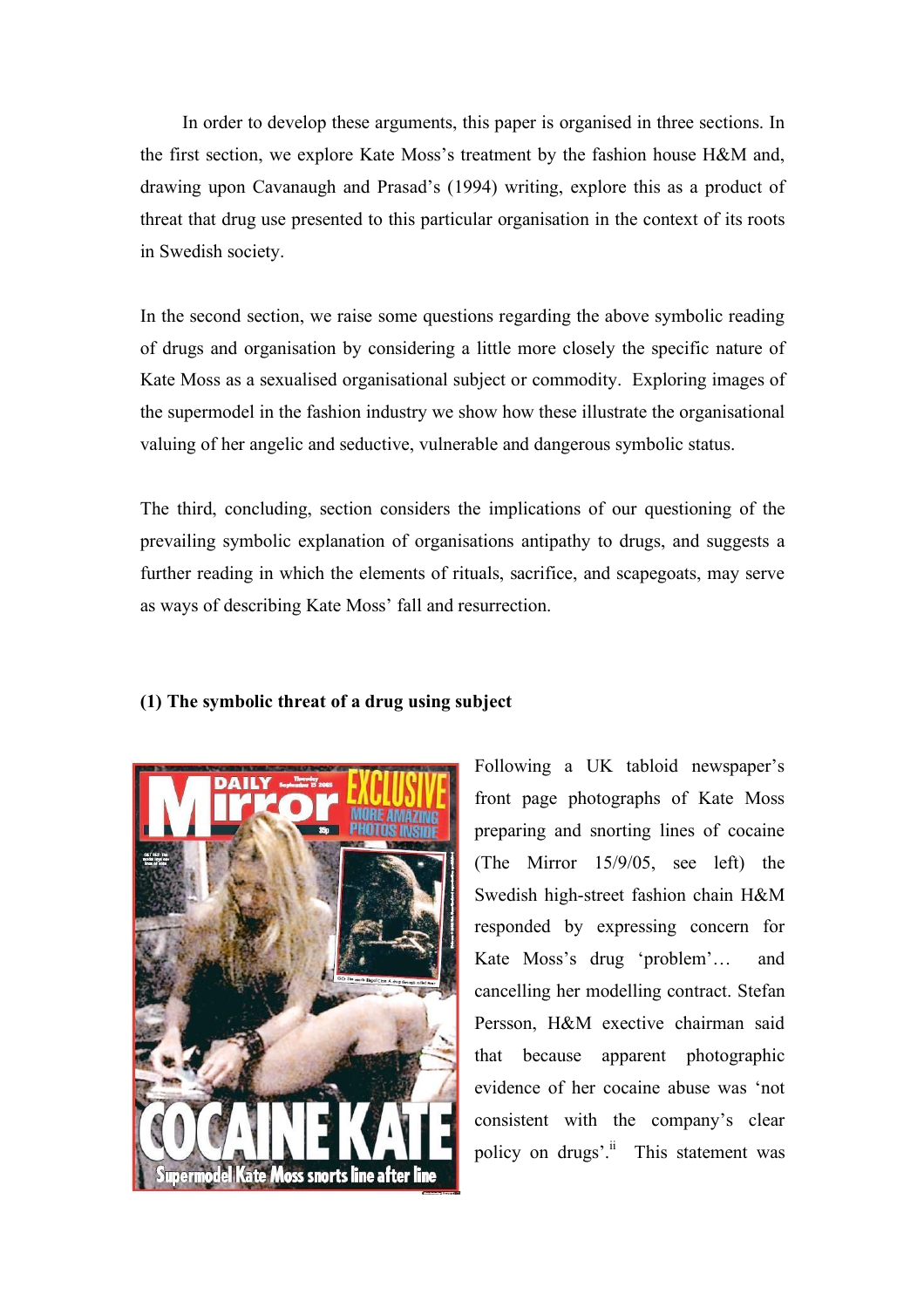apparently supported by the organisational concern with the effects of drug use in society, being this an important topic in their approach of corporate social responsibility (CRS). As one of the main contributors and supporters of drug prevention charity Mentor, Mr. Persson has a very personal opinion about the 'problem' of drug use in society, and the role of the organisations in this area.<sup>iii</sup>

Indeed, this role seems to be linked to the characteristics of their marketing. In their document about advertising, H&M's policy is clearly stated:

"Our marketing has a major impact. It is therefore essential for us to convey a positive and healthy image… The people we show in our advertising must be healthy and wholesome. H&M deliberately distances itself from drug and alcohol abuse." iv

In lieu of the absence of evidence that a) the model actually had a drugs 'problem' or addiction rather than an occasional or recreational taste for cocaine, or b) that her cocaine use was preventing, or was likely to prevent, Kate Moss from being able to perform her role as a model, then to understand H&M's punitive response we might need to turn, following Cavanaugh and Prasad (1994), to what this public drug use represented or symbolised for H&M. To remind ourselves, Cavanaugh and Prasad argue that organisational responses to employees drug use cannot be understood solely, perhaps even principally, as narrowly instrumental or utilitarian in origin. Rather organisations respond to employee drug use for largely symbolic reasons.

"By virtue of its associations with high levels of personal hedonism and social deviance (Becker 1963, Roszak 1969), drug use also symbolizes selfabsorption and consequently is defined as immoral. ...(A)t the level of meaning, drug use threatens the moral order of organizations. Barnard (1938) sees organizations as deriving their moral purpose from the voluntary consensus and commitment of their members. Habitual drug use threatens to weaken the commitment of individual employees to the organization, their obligation to maintaining its collective well-being, and their belief in the work ethic. Therefore, it also threatens the very moral fabric of the organization above and beyond its functional performance. Drug taking clearly represents a crisis of organizational irrationality and immorality." (ibid: 269)

From the above, Cavanaugh and Prasad seem to suggest that drug use threatens the principles of advanced organisation *per se*, i.e. the moral order or rationality underlying the concept of organization (also Bauman 1989). Elsewhere in their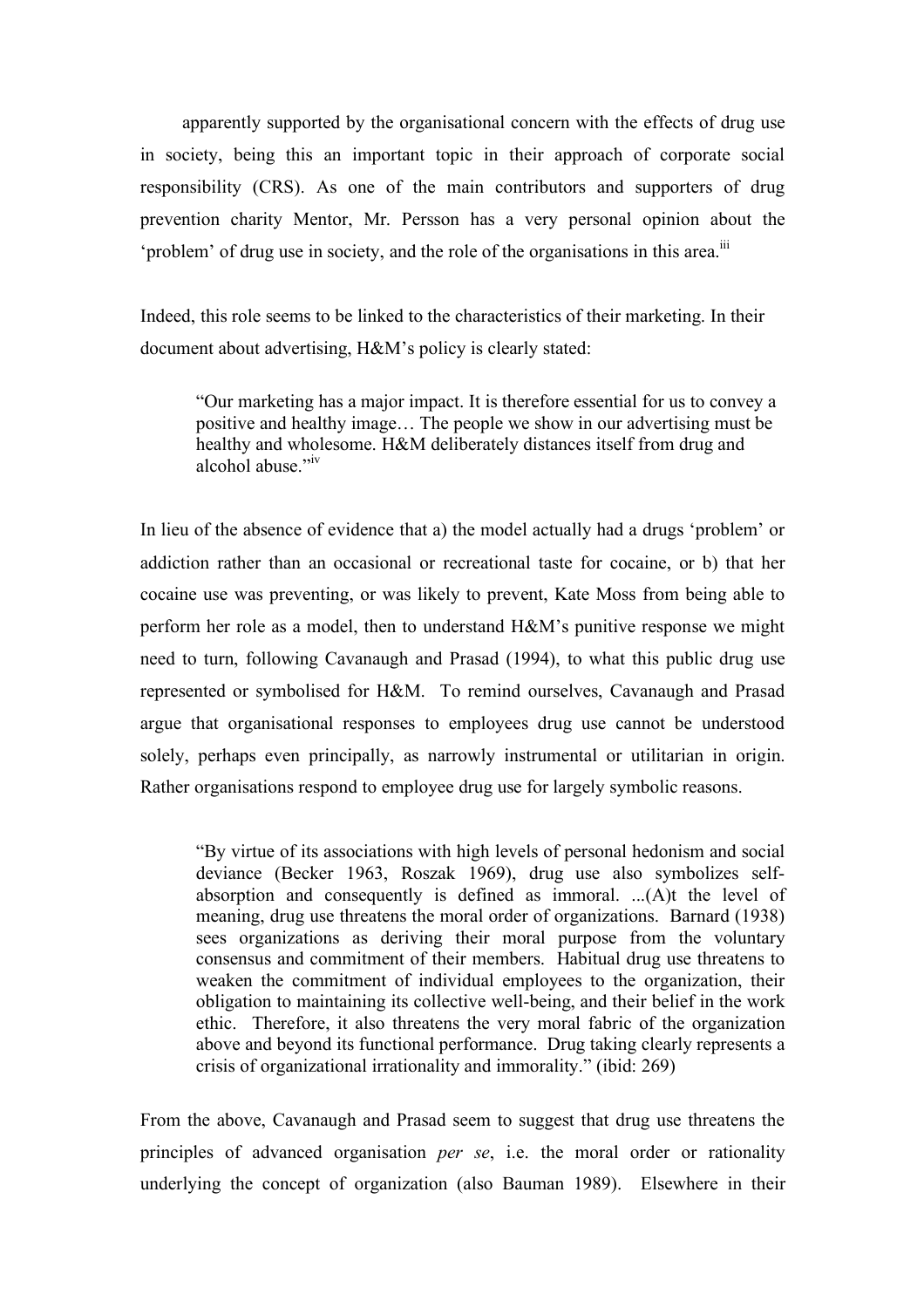article they also suggest, by focussing upon the US context, that we need to read the symbolic threat that drugs represent to organisation in the context of organisational location within particular national, political or cultural milieu.

"In North America, drug taking, for the most part is seen as an irrational act (…). Drug use and all its associations with adolescence, deviance and the counterculture (…) overwhelmingly represent immaturity and irrationality. In contemporary America, drug taking signals chaos, a loss of self-control and disintegration, and consequently symbolises the antithesis of organizational rationality." (ibid:268)

The argument that the symbolic meaning of drug use for organisations, and therefore organisational responses to drug use, is linked to specific contexts of course finds wider intuitive, and academic, support. The links between organisations and prohibition, for instance, can be traced back in the influence of industrialists in the Temperance Movement in the stigmatisation of alcohol habituation and drunkenness, particularly amongst the working classes (Berridge, V. 1985: ; Rumbarger, J. 1989: ; Stimson, G. V. and Lart, R. 2005), both in America and in England (Mills, J. 2003: ; Musto, D. 1973). At the same time, these Temperance values supported the emergence of 'a new capitalist individual' from the 1830s onwards:

"Rather than spending his pittance on drink to wash away the drudgery of labour, the teetotalist campaigners encouraged workers to save, thus investing in capitalism and reinventing themselves as prototypes of the modern consumer (cfr. Walton, S. 2001: 132)."

Similarly, it has been suggested that the 'discovery' of alcohol addiction, was influenced by the values of productivity and industrialisation in America toward the nineteenth century (Cohen, P. 1990: ; Levine, H. G. 1978). More recently the extensive use of workforce drug testing in US organisations can be linked back to the Reagan administration's pathologisation of drug use, its policy of requiring federal organisations to implement drug testing programmes and its explicit attempts to recruit non-federal organisations into a national moral crusade or 'war' against the 'evils' of drugs (Knudsen et al 2004).

Although the American approach to drugs has, as we would perhaps expect given its superpower status and might, influenced the direction of drug policies around the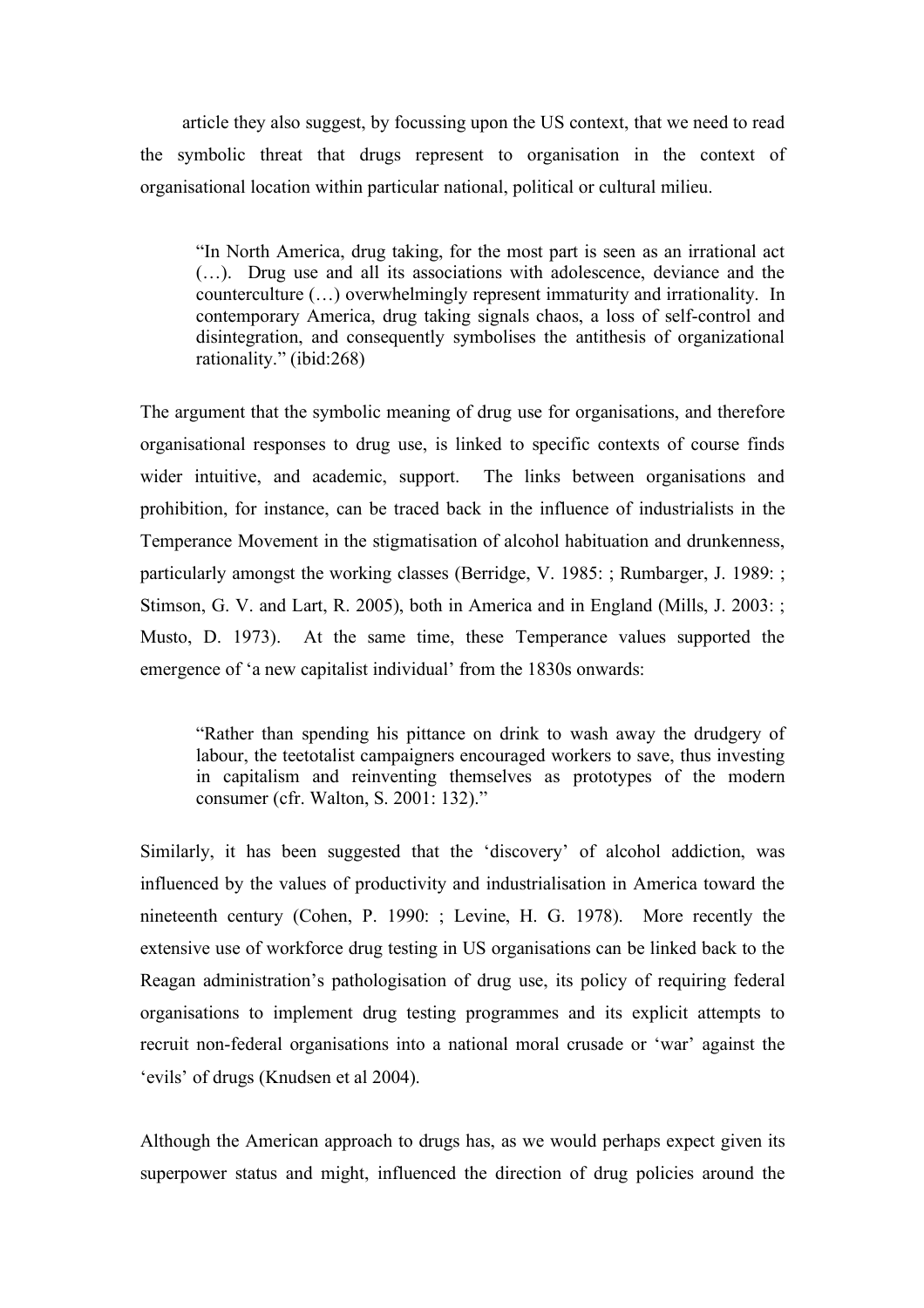world, countries have also made their own interpretations of the drugs problem (Dorn, N. and Jamieson, A. 2000: ; Mc Allister, W. B. 2000). Hence, some countries in Western Europe have opted for a more tolerant approach to drugs use. The UK, for instance, though draconian in some respects, has moved towards understanding addiction as a medical matter which can be treated and eventually cured (Mac Gregor, S. and Smith, L. 1998). In contrast, some countries have chosen a more prohibitionist approach, based on the idea of drug use as a menace to community and society, hence punishment is seen as a deterrent for illicit drugs use in these societies (Boekhout Van Solinge, T. 2002). Sweden is a case in point. For although its historical relationships to what are now regarded as illegal drugs has been somewhat checkered – for instance the consumption of amphetamines in Sweden soared at the pinnacle of their industrial production during the Second World War (Boekhout Van Solinge, T. 1997) – Sweden now boasts one of the most radical policies against drug use in Europe. This goal of eliminating drug use is enforced by different authorities across diverse institutions and contexts. For example young people are targeted as a major group of influencing present or future drug abuse. Schools, parents, teachers and other authorities join efforts in creating a drug free society in Sweden. The opinion of Swedish representatives in conferences and other international events confirm this assertion. Programs of prevention of drug abuse are directed to children and youngsters, proving useful in the relatively low proportion of young people using illegal drugs in this country.<sup>v</sup> As Boehhout can Solinge (1997) observes

"Few other countries go as far as Sweden in taking measures to reduce the extent of the drug problem. This has both a financial side, since this policy is very expensive, and an ethical side, in the sense that in the name of a drug-free society the authorities can intervene profoundly in a person's private life. As a matter of fact, the goal of the drug-free society seems to justify all kinds of means, which are difficult to imagine in many other countries." (ibid: 11)

From the above, and following Cavanaugh and Prasad (1994), the 'symbolic threat' reading of Swedish fashion organisation H&M's dismissal of Kate Moss becomes apparent. Kate Moss's drug use could be read to represent a symbolic threat not only to some abstract, generalised and unarticulated notion of 'organisation', or organisational rationality or morality, but also a symbolic threat to the explicitly voiced and nationally enforced pathologisation of hedonistic, deviant, immoral, dangerous, and seductive drugs and users of drugs and the cooption or employment of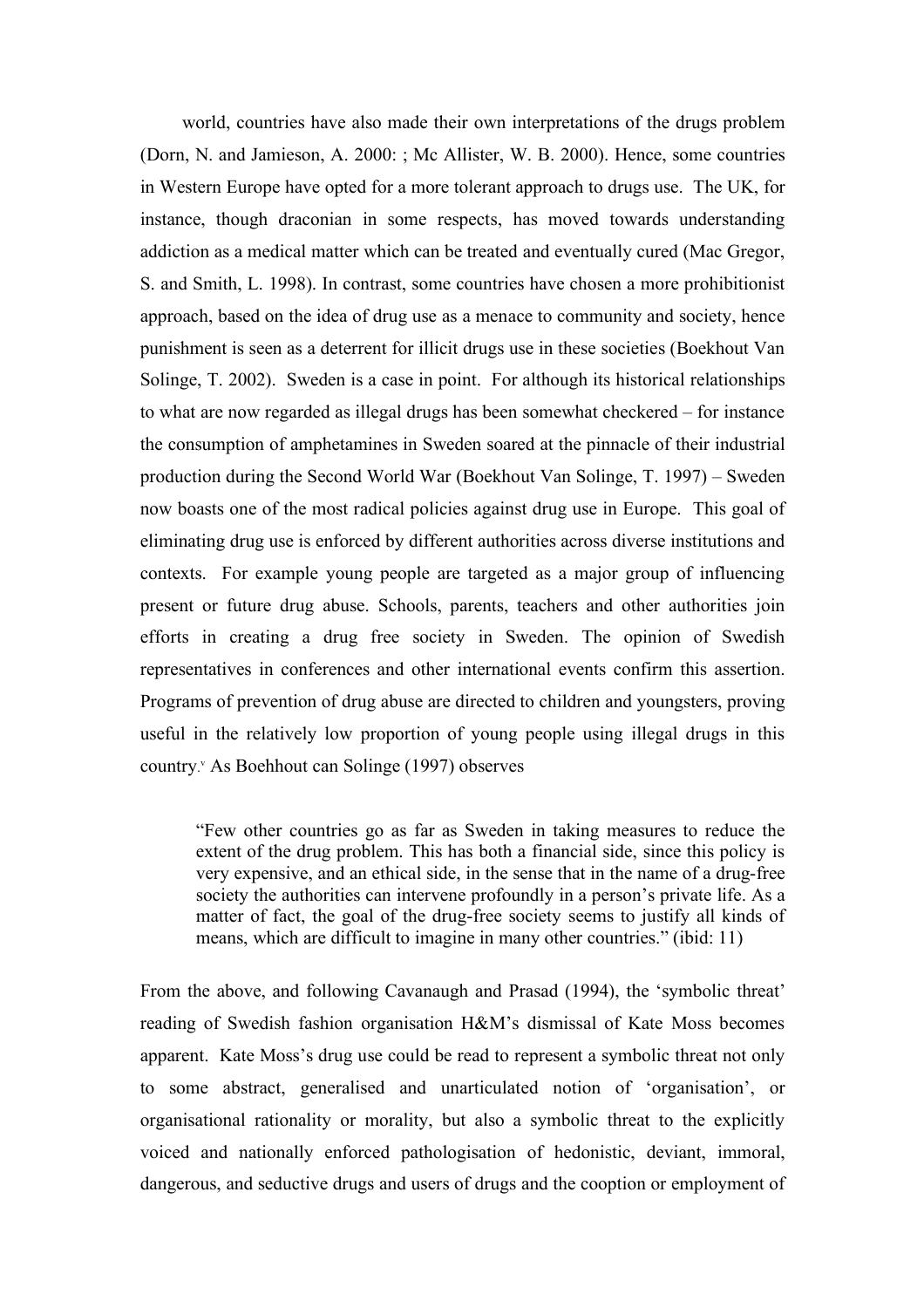organisations in support of this national purpose. Thus H&M's swift distancing from and, one might argue, rather brutal termination of Kate Moss may be understood as a symbolic attempt to reassert order, morality and rationality in a context where organisation and locale intersect to construct drugs and drug use as a particular threat.

If the above discussion may be read as supporting Cavanaugh and Prasad's thesis, and illustrating its purchase through reference to another national context and specific organisational event, then the next section may be read to both extend its scope but also to raise some questions concerning its explanatory power. In particular, by highlighting the specific nature of the sexual commodification of Kate Moss as valued organisational subject/ fashion model we seek argue that Kate Moss's value to H&M, and the fashion industry in general, as a seductive symbol of desire resides in her being seen to embody similar qualities of hedonism, seduction, addiction and danger that drugs and drug use have been presented as representing.

# **(2) The angelic** *and seductive***, the vulnerable** *and the dangerous***:**

Fashion modelling is predicated on the need to associate a desirable lifestyle, personality and/ or self-image with the marketed product – so as to appeal to the psychographics of its target market. Moreover, this association happens on a subconscious level and is concerned with an *ir*rational response to the product being



advertised (Packard 1981). The choice of fashionable clothing has little to do with functionality and more to do with what the item, style and brand say about the wearer and their (sub)cultural affiliations (Barthes 1990; Baudrillard 1998) – at least to the extent that functionality is solely concerned with the usefulness of the garment in protecting the body from the elements.

Fashion in this regard has been studied predominantly using a semiotic approach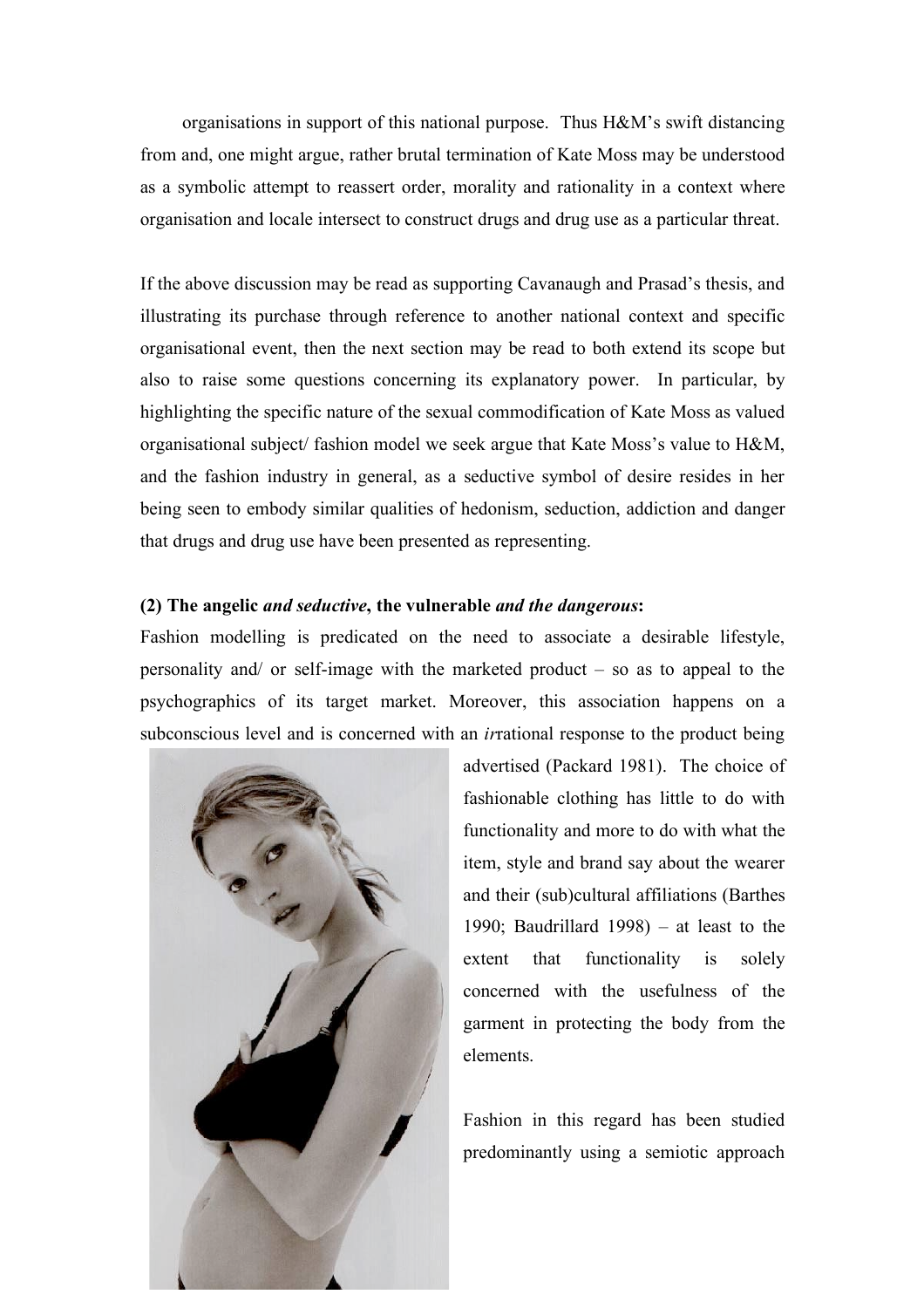(Barthes 1990) and likewise, the study of advertisements (not just fashion ones) is tackled from a similar stance. In brief, semiotics is concerned with deconstructing an image to discern its meaning for a particular socio-cultural group using a tripartite system of sign-signifier-signified (see Williamson 1978, for a discussion of advertising semiotics in particular.) It is this method we have adopted here, in order to demonstrate how Kate Moss is portrayed as an 'angelic devil'. The image above exemplifies this. The pose that Kate Moss is striking here is not accidental. Rather it is constructed as reminiscent of the way a shy child might stand when in strange adult company, swaying nervously, fingering her clothing, peeping out from behind her mother's skirt. The arrangement of her body, the clothes and her expression are all signs that denote (signify) a pose commonly adopted by young children (especially girls) and therefore connote 'girlish innocence' which is the signified. However, we also know that Kate Moss is an adult woman and so the fact that her hands are twisting the fabric of her bra, touching her own breasts beneath it is undeniable erotic. Add to this the sideways 'coy' glance straight to camera and the parted lips and the message is clearly sexual. Angel and Devil.

When analysing images in this way it is also important to hold in mind the audience for which the image is intended. In this case this photograph is for Calvin Klein underwear and we might assume that its purpose is to persuade a female viewer to purchase the item of underwear that Kate is wearing, or to buy-into the 'Calvin Klein' brand. Given that we note above how advertising it intended to tap into a subconscious strata of fantasy and identity we might also surmise that this image is intended to convey that would-be wearers of Calvin Klein underwear could posses the same effortlessly childlike sexual qualities as the model. However, as Stern (2000: 60) notes a gynocentric (that is to say, female) reading of an advertisement image cannot *help* but be based on an androcentric view of the world<sup>vi</sup>.

"… the empowerment of androcentricity as the norm teaches women to 'to think as men, to identify with a male point of view and to accept as normal and legitimate a male system of values' (Fetterley 1978: x. For female readers, the process of reading as a man, far from being normal, provides evidence of the 'immasculation' of the woman reader."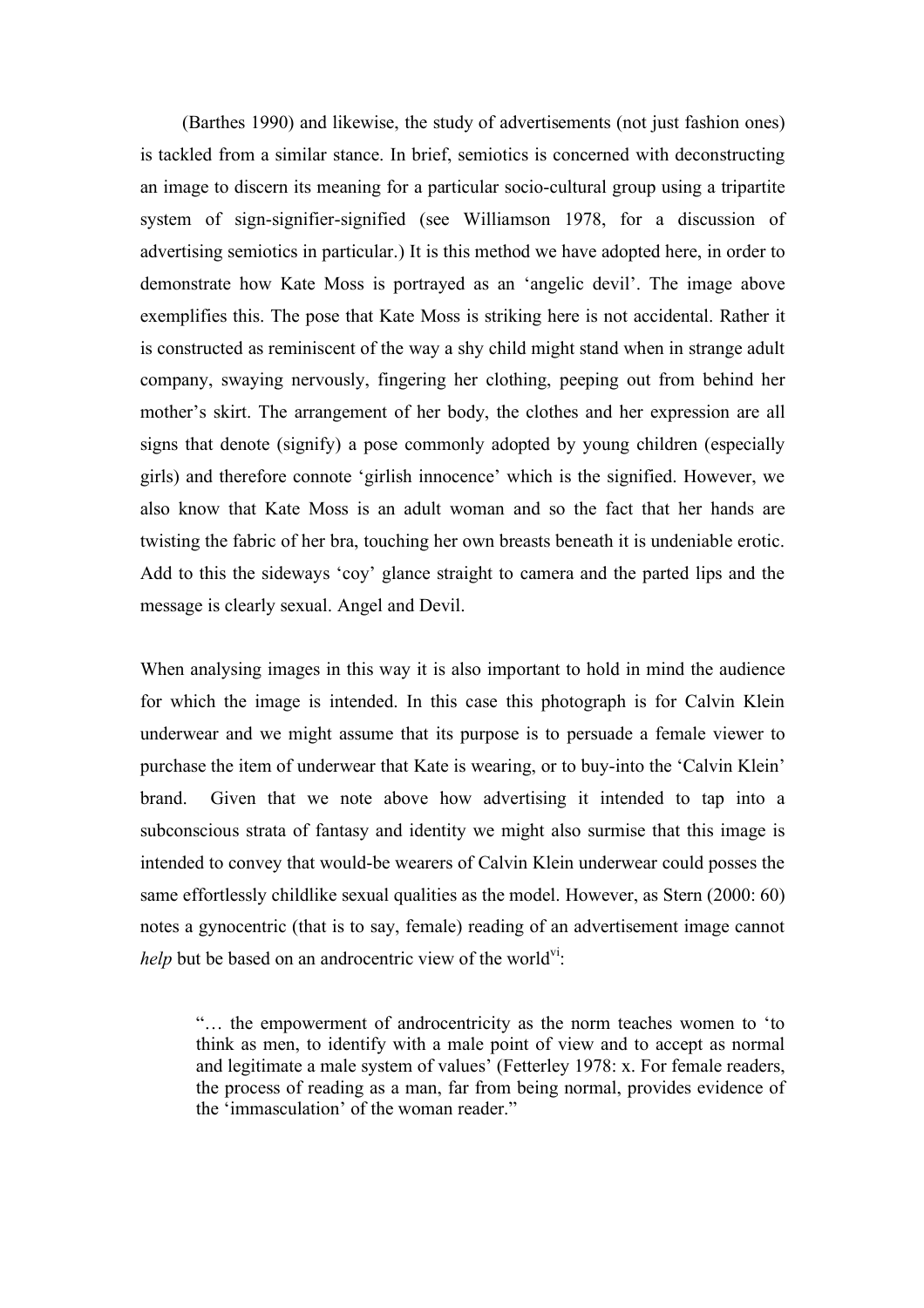Thus the sexuality of Kate Moss in this image and hundreds other like it is not constructed as *female* sexuality but as what it means to be sexy through male eyes. Although not our primary purpose here, this point is worth making because it further highlights the 'forbidden fruit' element of Kate Moss's image: the sexuality of (female) children being taboo in contemporary Western society, for example. Likewise, MacCurdy (1994: 32) notes that images of women have historically served two (male) purposes; when portrayed positively they represent a path to heightened 'spirituality' (angel) and when negatively cast images of women stand for dangerous seduction.



This image, drawn from the American publication *Newsweek* is a more blatant example of Kate as angel and devil. Depicted as a modern-day Eve, complete with apple and serpent, this image signifies the garden of Eden with its connotations of both innocence and the temptation (fall) of mankind as Williamson (1978: 121) reminds us. Once again, we can see that it is the *male* viewer that she is tempting, since we are told it was Adam who bit into the proffered apple.

Contrast this with the everyday paparazzi 'snapshots' of Kate taken by fans and the paparazzi (below) and we argue the organizational requirement and endorsement for



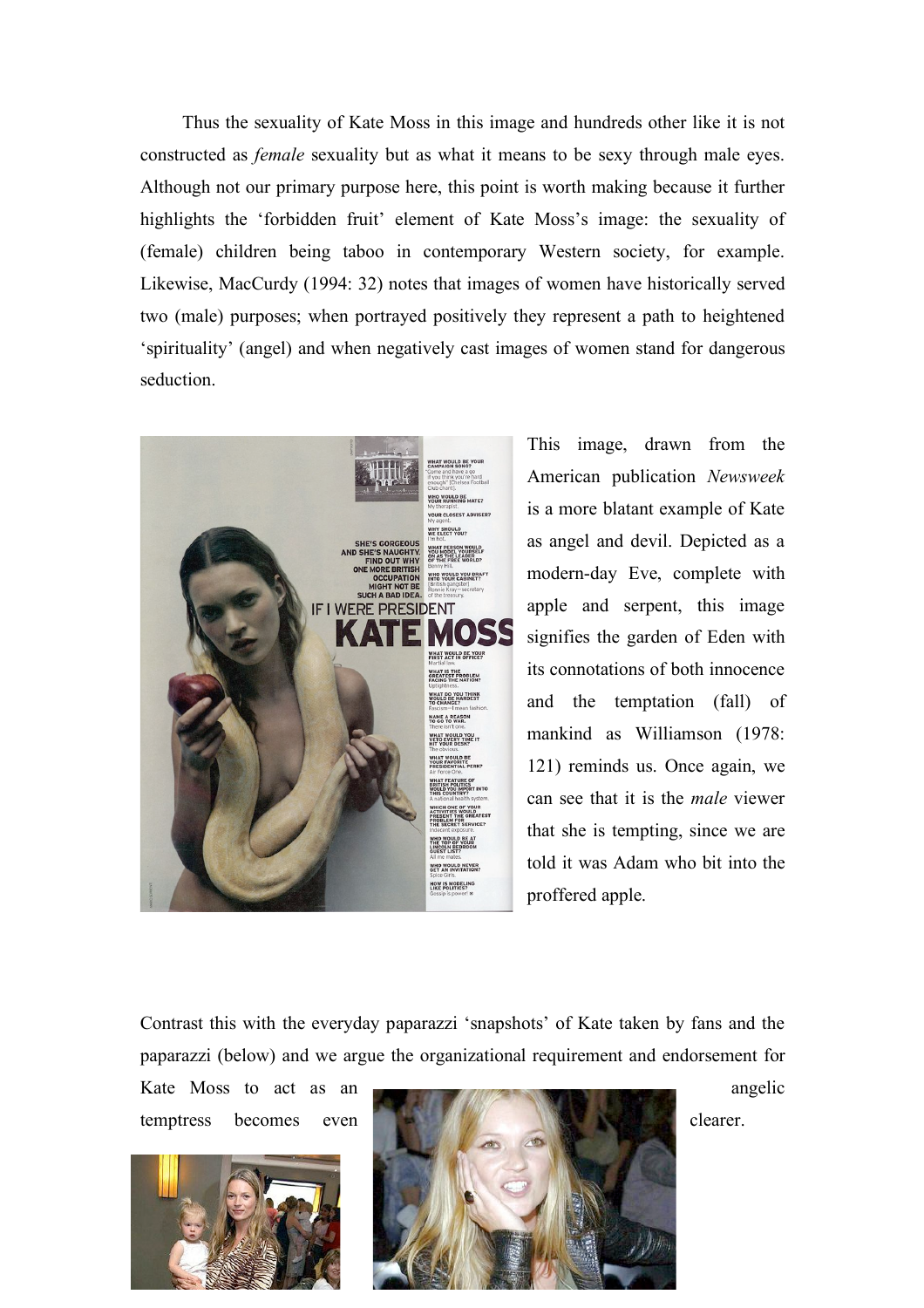

In these images, Kate appears as other women; as a mother carrying her child, in deep conversation, smoking a cigarette. Such homely images however do not make the high-profile and valuable fashion model. On the contrary her specific value as organisational commodity rests on her image of being (as the tag line to the above front page suggests) "gorgeous" but also quite "naughty".

"(Kate Moss's) breakthrough *Vogue* shoot in 1993 with 'grunge' photographer Corinne Day (had) images – which had a virtually naked Moss prone on the bed of an unglamorous flat (Kate's flat at the time) and surrounded by fairy lights, proved quite controversial. Susie Orbach denounced them as 'paedophilic and almost like a junkie', and Moss was instantly established as the leading light of a whole new kind of modelling movement, referred to as 'heroin chic'." (Vernon 2006:44)

Her value lies in her being able to be cast in the angel/ devil role; to be seductive and dangerous, to represent beauty and hedonism, self-indulgence and irrationality, and encourage this in others (particularly in their purchase of whatever product she is advertising), to seduce us away from morality, or at least away from asceticism towards aestheticism.

"She now officially embodies all kinds of newsworthy qualities: danger, sleaze-edged glamour, decadence, sex, corrupted youth and ineffable beauty, addiction, money and fashion." (Vernon 2006: 45)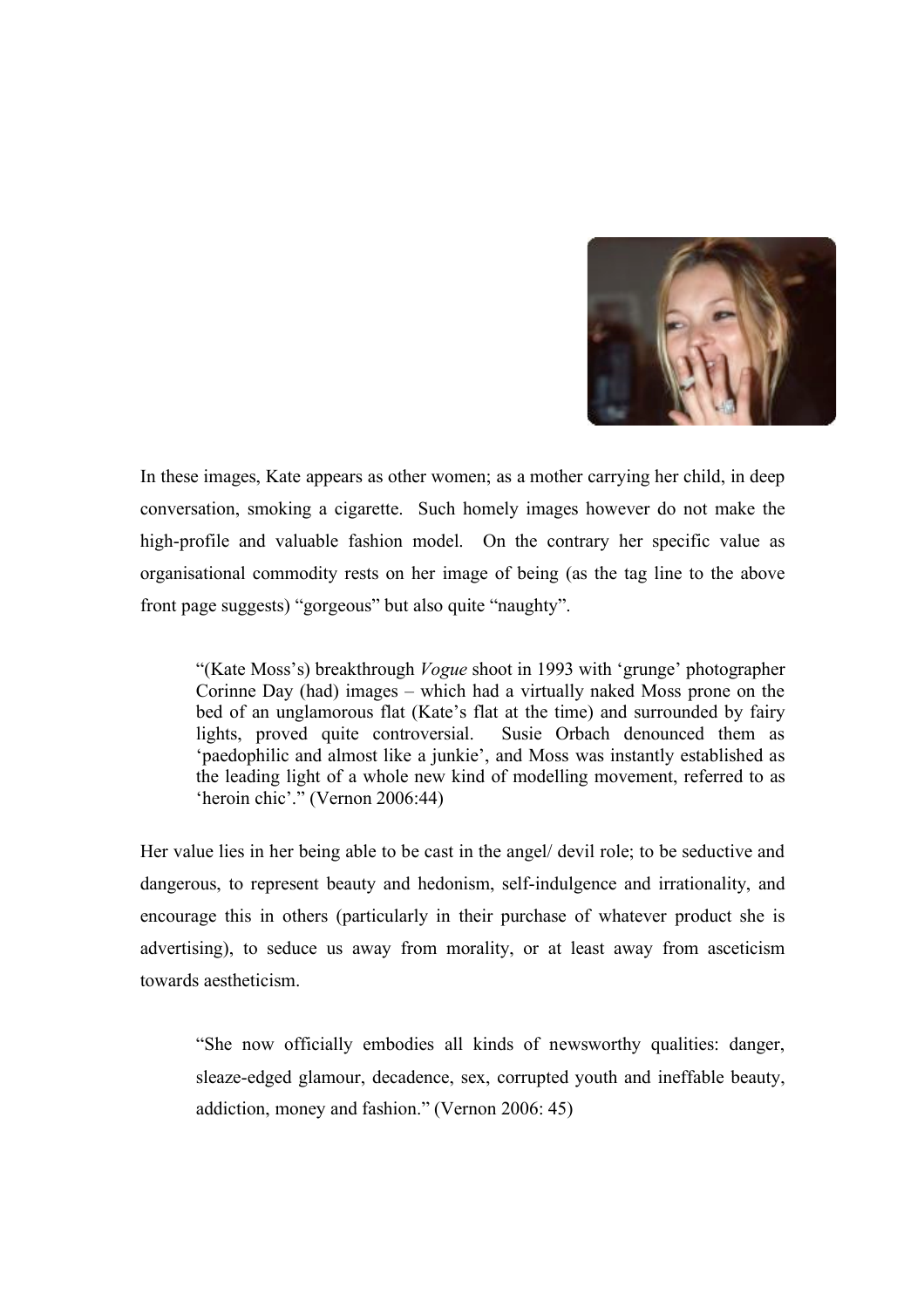It is here that we see our work raising questions concerning the adequacy of the present symbolic reading of organisation's responses to drugs and drug using subjects. For in the preceding discussion, the values that Kate Moss embodied as organisational commodity would seem to clearly parallel the values that drugs and drug use is said to symbolise, and be so threatening for, organisation. Thus Kate Moss the model symbolises hedonism, desire, seduction, danger, irrationality, indulgence and immorality and was highly valued by organisation as a result. Whereas Kate Moss drug user symbolised… the same qualities and, according to the preceding thesis, would have been deemed a dangerous threat to organisation accordingly, a threat that warranted and explained her dismissal.

# **(3) A Devil in High Heels: scapegoats and drugs**

So, where does this leave a consideration of the symbolism of drugs for organisation? Where we don't want to take this discussion is to a place that argues for a turn away from symbolic readings to a more traditional view that management and organisation are responding to the issue of drugs in a narrowly instrumental, rational, or indeed consciously ideological, way. As we highlighted in our introduction, we are simply not persuaded that management are operating in such way when it comes to the ever emotive subject of drugs (see Warren and Wray-Bliss, under review), if indeed to (m)any matters.

If we are to retain a symbolic reading then, what directions might we pursue? One possibility we offer here is to explore the connections between drugs, sacrifice and scapegoats in human history.

Firstly, it is interesting to note the ambiguity in the denomination of the term *pharmakon*, in relation to the historical meaning of 'drugs'. Following Derrida deconstruction of this term, in his analysis of Plato's Pharmacy, we see how the term means both 'remedy' and 'poison':

"This *pharmakon*, this 'medicine', this philtre, which acts as both remedy and poison, already introduces itself into the body of the discourse with all its ambivalence. This charm, this spellbinding virtue, this power of fascination, can be –alternately or simultaneously- beneficent of maleficent.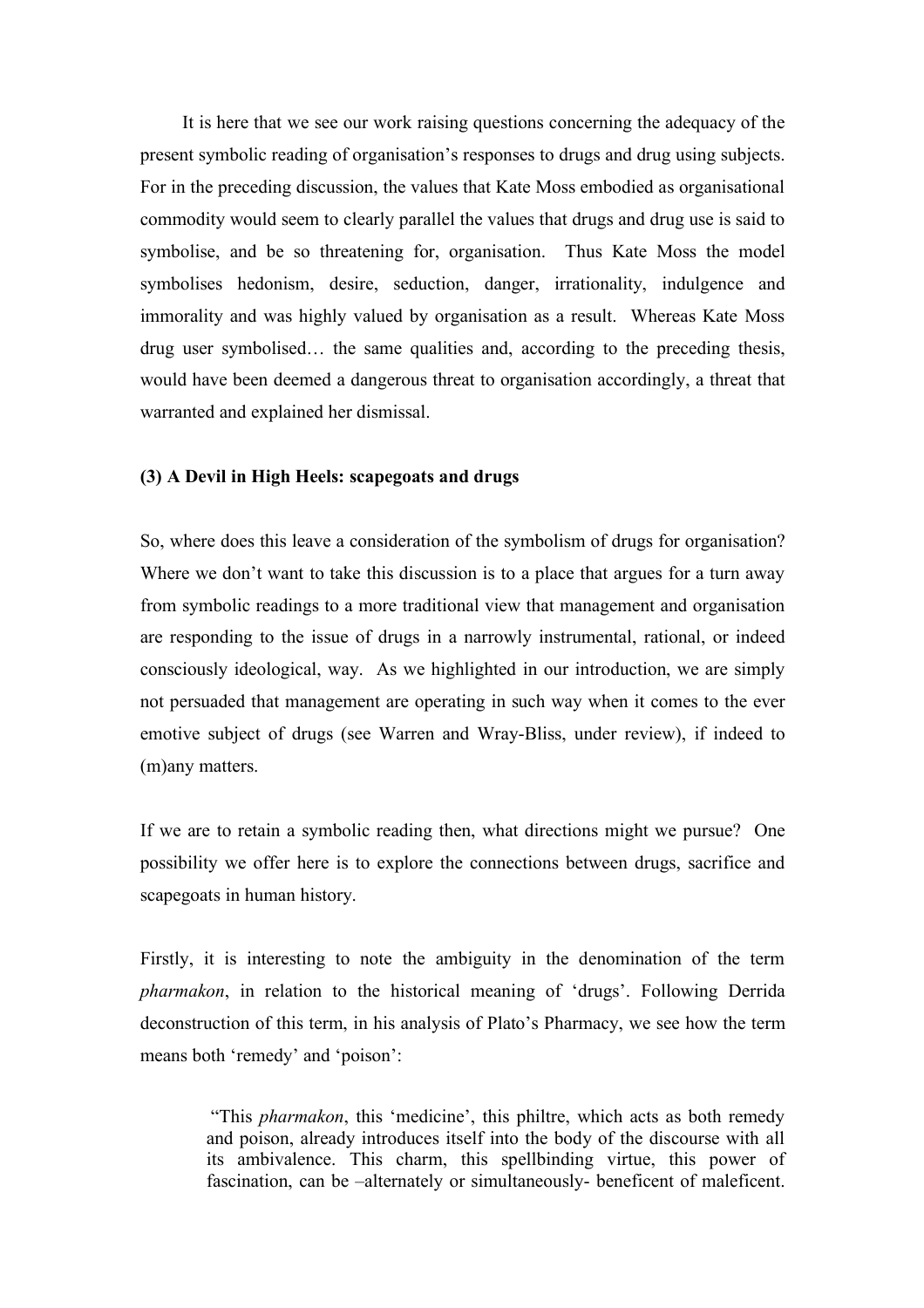The *pharmakon* would be a substance –with all that that word can connote in terms of matter with occult virtues, cryptic depths refusing to submit their ambivalence to analysis, already paving the way for alchemy-". (Derrida, J. 1981: 70)

Secondly, Escohotado (1998) has found that that the noun '*pharmakon*', also defines certain type of religious rituals in which ecstatic stages were induced (by psychoactive plants). In a further exploration of the etymology of this term, he found the word '*pharmakos*', used to indicate rituals involving scapegoats sacrifices. For him, the coincidence is not a fortuity, since scapegoats were used as a 'cleaning vehicle' offered to the deities in return of peace, prosperity, or just as a present to alleviate an ill situation:

"The phonetic proximity between 'scapegoat' (*pharmakos*) and 'drugs' (*pharmakon*), is not a coincidence. The therapeutical substances known by the ancient man could have been intermingled with shamanic rituals responding to common 'fears'. To remedy an evil (potential or real) and clean an impurity are the same thing"<sup>vii</sup>

In this line of argumentation, Szasz (1974) has argued that 'dangerous drugs', addicts, and pushers have become the scapegoats of our modern, secular, therapeutically imbued societies (p. xi). He suggested that social ceremonies involving scapegoats, magical or medical, serve to unite individual in groups by identifying a common menace linked to a deviant practice.

Thirdly, it is important to note how certain groups have been identified as menacing for the social order. Witches, madmen, or ethnic and religious communities have occupied the role of the scapegoat in different times and contexts (see Plant 1998). Indeed, women have been a traditionally target for persecution. Accused of witchcraft, prostitution, or moral weakness, the link between women and drugs has profited a continuous stigmatisation. Several examples in history show how drug reformers defined certain drugs as leading 'white moral women' into addiction, immorality and sexual slavery at the hands of oriental or black evil men (Boyd, 2004; see also Conrad, P. and Schneider, J. 1980; Kohn, M. 1992; Musto, D. 1973). In recent crimes, the increasing participation of females in illicit drug use has encouraged agencies and institutions to target this group in relation to the potential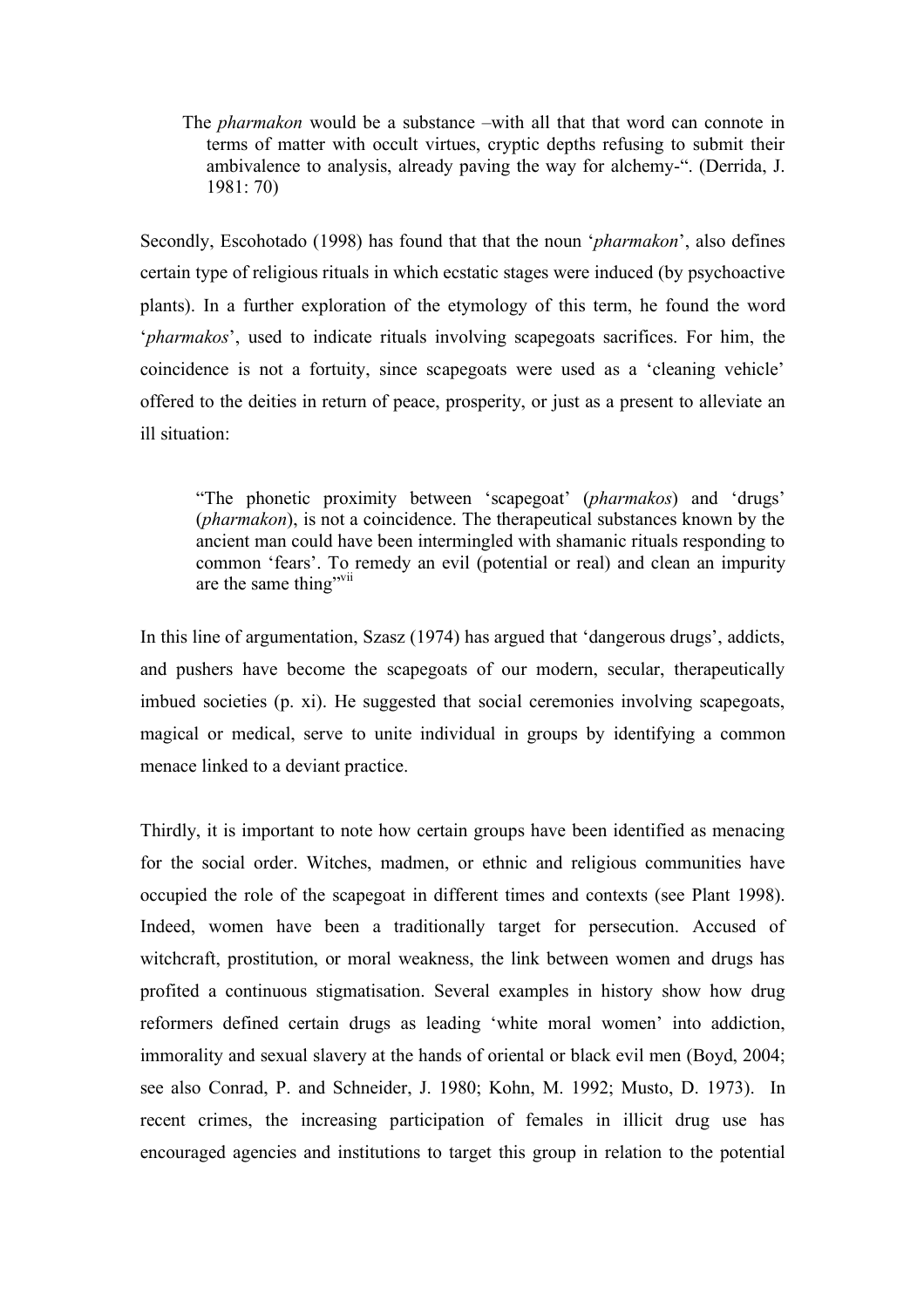risks in fertility, sexuality and reproduction for the overall society. As argued by Boyd (2004):

Drug laws are supported by myths and ideologies that intensify the regulation of women. Ideology is significant in relation to understanding the thinking that is involved in the formal regulation and disciplining of women who use illegal drugs  $(p.7)$ .

This connection can also be used for our analysis of the organisational reaction regarding illicit drug use. In this tale, Kate Moss can be understood to represent both the scapegoat and the drug (*pharmakon* and *pharmakos*) which must be sacrificed to restore the apparent order. This theme has also been noted by Kaulingfreks and ten Bos (*forthcoming).* They note how Kate Moss's face was sacrificed in order forhe H&M to save their corporate 'face', thereby calling into question the ethics of this company's social responsibility agenda. Tabloid media and other authorities lead the ritual, and her dismissal represents this sacrifice. By means of a predictable sequence, her image is sacrificed, and she must pass by the ritual of purification. Indeed, by retreating herself in a 'therapeutical' environment, she emerges two months later, 'rehabilitated', 'cured' or 'saved', ready to continue her escalating career as an icon of modern times. Of course what this scapegoat explanation doesn't still quite address is why this drug using subject must be scapegoated when, as we have suggested, the basis of the symbolic 'threat' they arguably represent for organisation are the same qualities that make particular subjects attractive to organisation.

Could an explanation, we wonder, really be something as simple as the fact that the dangerous, the seductive, the irrational and immoral are all quite acceptable when embodied in an organisational commodity or turned to organisationally sanctioned and organisationally profiting ends, and unacceptable merely when they are not?

# **Acknowledgements**

We would like to thank Jo Brewis for her invaluable contributions to the ideas in this paper.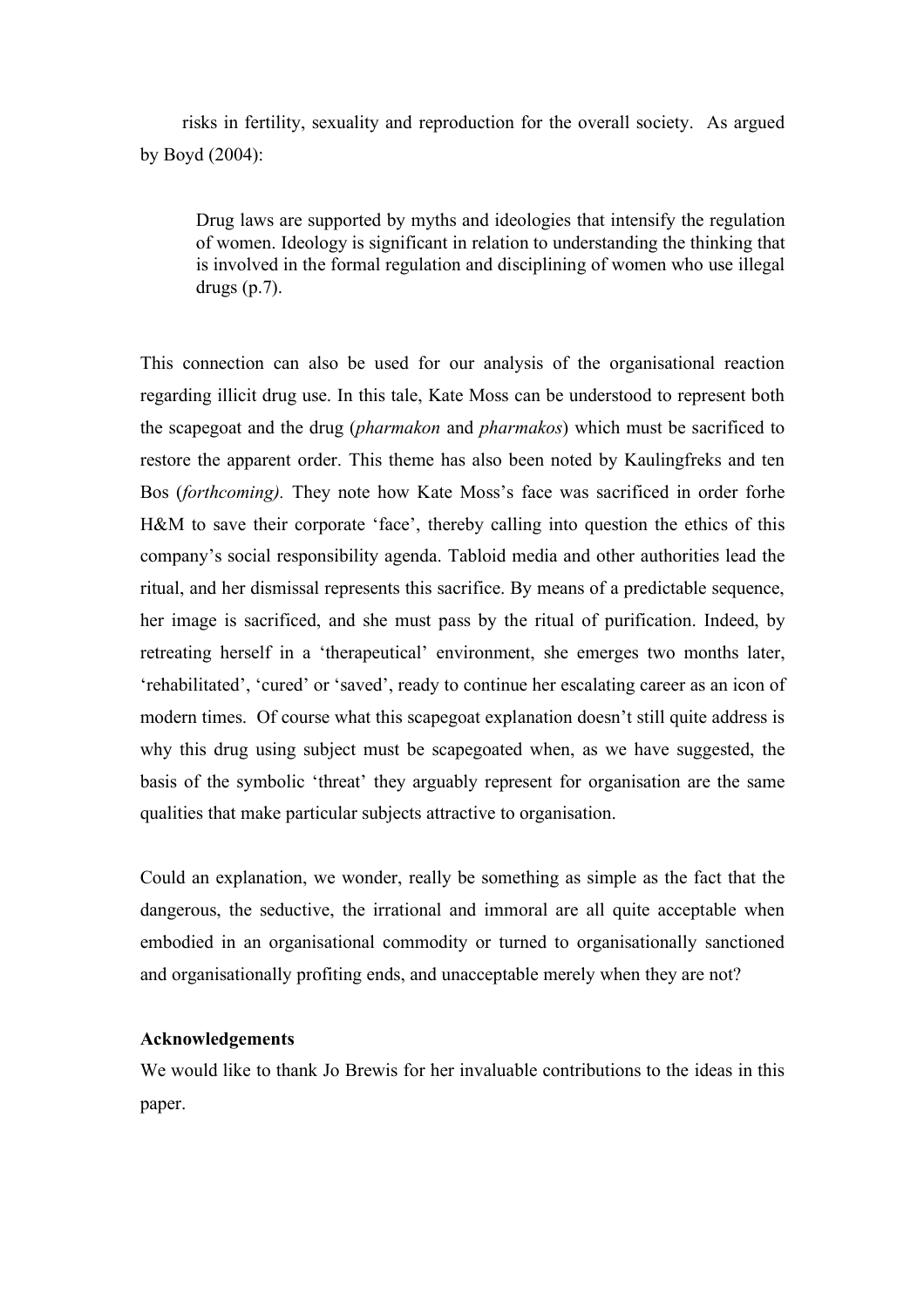#### **References**

Barthes, R. (1990) *The Fashion System*, Berkeley: University of California Press.

Bauman, Z. (1989) *Modernity and the Holocaust* Cambridge: Polity Press.

Baudrillard, J. (1998) *The Consumer Society: Myths and Structures*, London: Sage.

Berridge, V., (1985) 'Morbid Cravings: The Emergence of Addiction', *British Journal of Addiction*. Vol. 80 Issue 3.: 233-246

Boekhout Van Solinge, T. (1997).*The Swedish Drug Control System*. Amsterdam: Cedro-University of Amsterdam.

Boekhout Van Solinge, T. (2002).*Drugs and Decision Making in the European Union*. Amsterdam: Mets & Schilt Publishers, Amsterdam.

Boyd, S. (2004).*From Witches to Crack Moms: Women, Drug Law and Policy*. Durham, North Caroline: Carolina Academic Press.

Brewis, J., Sanderson, C. and Wray-Bliss, E. (2005). Interrogating Excess: the case of organizational drug policies. 23rd Standing Conference on Organizational Symbolism, Stockholm,

Cavanaugh, J.M. and Prasad, P. (1994) 'Drug Testing as Symbolic Managerial Action' *Organization Science* 5(2): 267-271.

Cohen, P. (1990) Drugs as a Social Construct. Dissertation. Universitiet van Amsterdam. http://www.cedro-uva.org/lib/cohen.drugs.toc.html Accessed December, 2005.

Comer, D. (1994) 'A Case against Drug Testing' *Organizational Science,* Vol 5 (2): 259 – 267

Conrad, P. and Schneider, J. (1980).*Deviance and Medicalization: From Badness to Sickness*. St. Louis: The C. V. Mosby Company.

Derrida, J. (1981).*Dissemination*. London: The Atholone Press, Ltd.

Dorn, N. and Jamieson, A. (2000) *Room for Manoeuvre: Overview of comparative legal research into national drug laws of France, Germany, Italy, Spain, the Netherlands and Sweden and their relation to three international drugs convention.* London: Drugscope

Draper, E (1998) 'Drug Testing in the Workplace: The allure of management technologies' *International Journal of Sociology and Social Policy* Vol 18 (5/6) pp. 62-103

Eschotado, A. (1998).*Historia General de las Drogas*. Madrid: Espasa Calpe.

Francis, P., Hanley, N. & Wray, D. (2003a) 'Workforce Drug Testing as a Form of Social Control?' paper presented to the *Labour Process Conference* 14-16 April 2003, Bristol

Gilliom, J (1994) *Surveillance, Privacy and the Law: Employee drug testsing and the politics of social control* Michigan: University of Michigan Press.

Hancock, P. and Tyler, M. (2000) 'The Look of Love': Gender and the organization of Aesthetics' in J. Hassard, R. Holliday and H. Willmott (eds) *Body and Organization*, London: Sage.

Harris, M. (2004) 'Alcohol and Drug Use in the Workplace' in R. Griffin and A. O'Leary-Kelly (Eds.) (2004) *The Dark Side of Organizational Behaviour* San Fransisco: Jossey Bass; pps. 341-372.

Hecker, S & Kaplan, M (1989) 'Workplace Drug Testing as Social Control' *International Journal of Health Services* Vol 19(4) pp. 696-707

Henderson, S. (1999). *Drugs and Culture: The question of Gender*. In Drugs: Cultures, controls and everyday life. Edited by South, N. London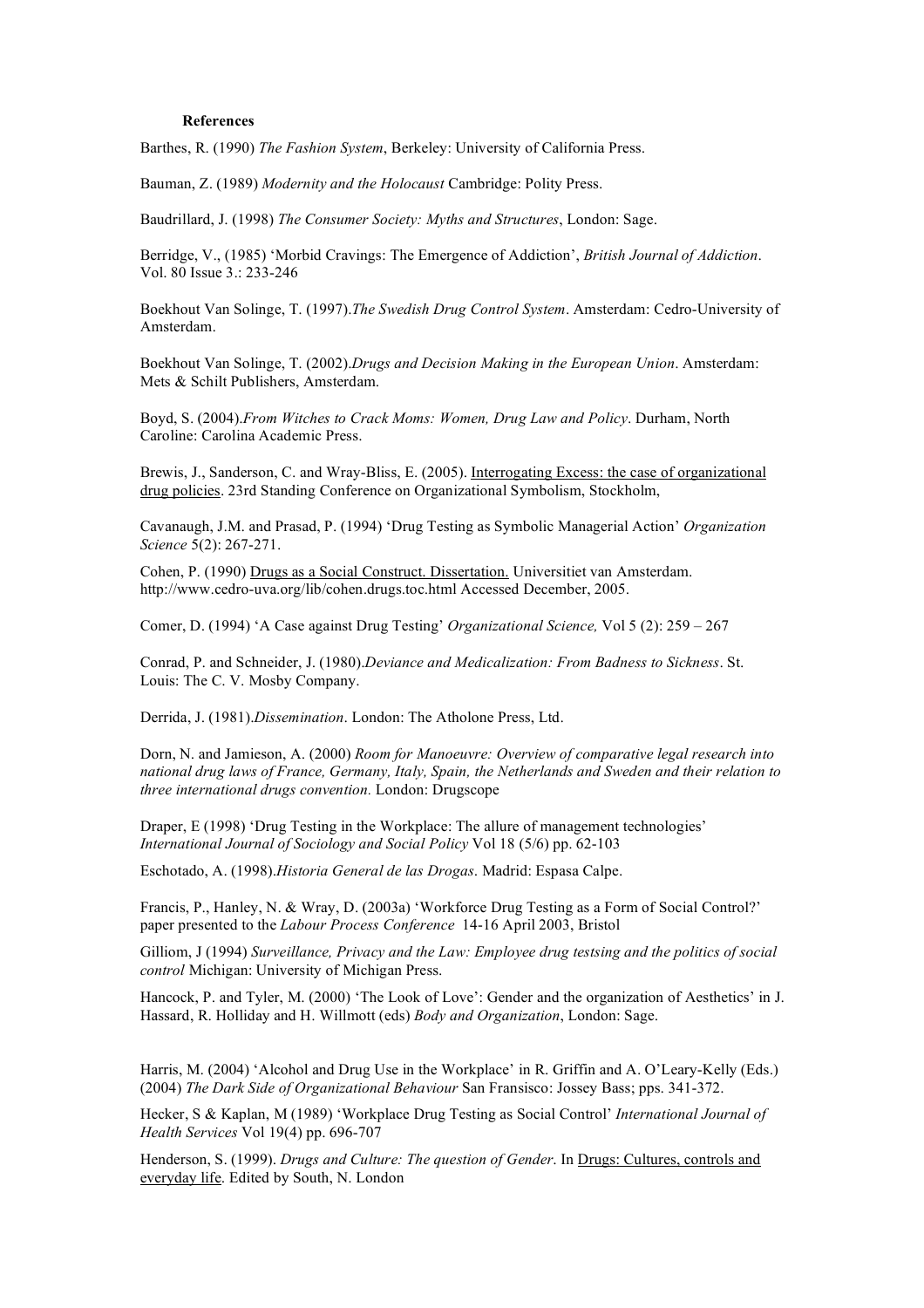Jardine-Tweedie, L & Wright, P (1998) 'Workplace drug testing: avoiding the testing addiction' Journal of Managerial Psychology Vol 13(8) pp. 534 – 543

Kaulingfreks & ten Bos 'On faces and defacement: The case of Kate Moss' forthcoming in C. Jones (ed.) *Levinas and Business Ethics*

Knudsen, H., Roman, P. and Johnson, A. (2004). "The Management of Workplace Deviance: organisational responses to employee drug use." *Journal of Drug Issues (***34**) (1): 121-144.

Kohn, M. (1992).*Dope Girls: The Birth of the British Drug Underground*. London: Lawrence and Wishart.

Levine, H. G. (1978). "The Discovery of Addiction: Changing conceptions of habitual drunkenness in America." *Journal of Studies on Alcohol (***15**) 493-506.

Mac Gregor, S. and Smith, L. (1998). *The English Drug Treatment System: Experimentation or Pragmatism?* In Drug Treatment System in a International Perspective: Demons, Deviance and Delinquents. Edited by Klingenmann, H. and Hunt, G. Thousand Oaks: Sage Publications.

MacCurdy, M. (1994) 'The Four Women of the Apocalypse: Polarized feminine Images in Magazine Advertisements' in L. Manca & Alessandra Manca (eds.) *Gender & Utopia in Advertising: A critical reader*, Syracuse: Procopian Press.

Mc Allister, W. B. (2000).*Drug Diplomacy in the Twentieth Century : An International History*. London: Routledge.

Mills, J. (2003).*Cannabis Britannica: Empire Trade and Prohibition 1800-1928*. Oxford: Oxford University Press.

Musto, D. (1973).*The American Disease: Origins of Narcotic Control*. New Haven/London: Yale University Press.

Nickson, D., Warhurst, C., Witz, A. and Cullen, A. M. (2001) 'The importance of being aesthetic: work, employment and service organization' in A. Sturdy, I. Grugulis and H. Willmott (eds) *Customer Service*, London: Palgrave.

Packard, V. (1981) *The Hidden Persuaders*, Penguin Books, London.

Plant, S. (1998) *Writing on Drugs,* Faber & Faber.

O'Donohoe, S. (2000) 'Women and advertising; reading the relationship' in M. Catterall, P. MacLaran & L. Stevens (eds.) *Marketing and Feminism: current issues and research*, London, Routledge, pp. 75 - 93.

Reinarman, C. and Levine, H. (1998). "Mass consumption culture and consciousness alteration: Why performance enhancers are a problem for prohibition." *Journal of Performance Enhancing Drugs (***2**)  $(1): 14-19.$ 

Roberts, M., Evans, R., Burgin, Y. and De Rosas, V. (2004) *Drug Testing in the Workplace: The Report of the Independent Inquiry into Drug Testing at Work.* London: Drugscope and Joseph Rowntree Foundation

Rumbarger, J. (1989).*Profits, Power and Prohibition: Alcohol Reform and the Industrializing of America, 1800-1930.* Albany: State University of New York Press.

Stimson, G. V. and Lart, R. (2005). *The relationship between the state and local practices in the development of national policy on drugs between 1920-1990.* In Heroine Addiction in Britain. Volume 1. Origins and evolution. Edited by Strang, J. and Gossop, M. Abingdon: Routledge.